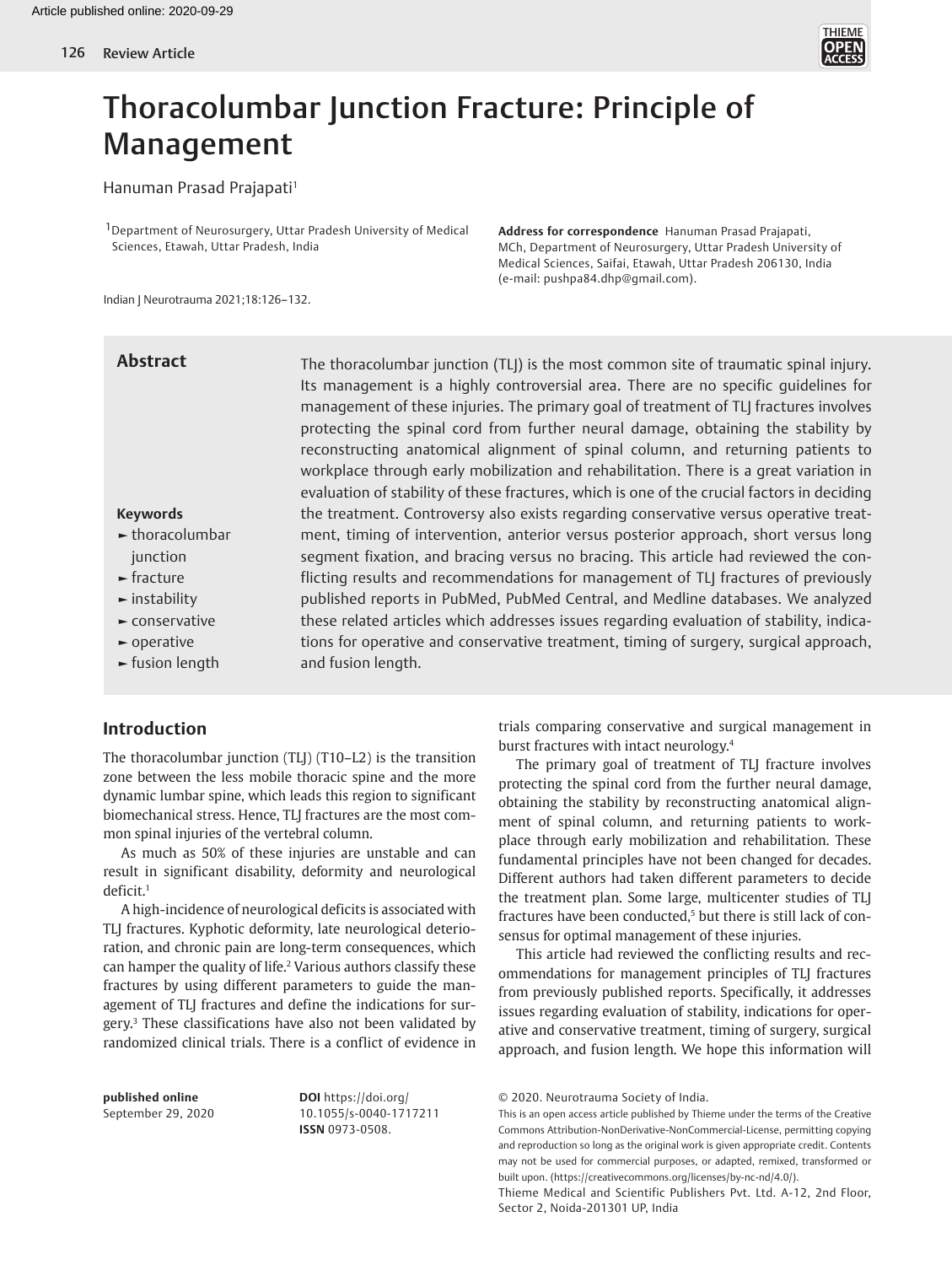help surgeons to a better understanding of treatment strategies for TLJ fractures.

# **Materials and Methods**

## **Literature Search**

A systematic literature search was performed in the PubMed Central, PubMed, and Medline databases. We screened the title and abstract by combining the term "thoracolumbar (all fields) AND junction (all fields) AND ("fractures, bone" [MeSH Terms]) OR ("fractures" [all fields]) AND ("bone" [all fields]) OR ("bone fractures" [all fields]) OR ("fracture" [all fields]) AND "management" (all fields). The search was performed to include articles published between 2001 to 2018. A total of 181 articles (original articles = 142, review articles  $= 31$ , case report  $= 4$  and randomized control trial  $= 4$ ) were found and analyzed.

# **Selection Criteria**

**Inclusion criteria:** The inclusion criteria for selection of articles include the following:

- 1. Article published in English language.
- 2. Articles having, at least, the keyword "thoracolumbar fracture."
- 3. Article published between 2001 to 2018.
- 4. Articles describing only posttraumatic thoracolumbar junction fracture.

**Exclusion criteria:** The following exclusion criteria were used to select the final articles:

- 1. Osteoporotic thoracolumbar fracture.
- 2. Thoracolumbar fracture associated with malignancy.
- 3. Thoracolumbar fracture associated with ankylosing spondylitis.
- 4. Articles published before 2001

# **Data Extraction**

Data concerning study population, classification of fractures, intervention, indication for treatment, and results of the included studies were summarized. The studies were heterogeneous with respect to population, interventions, and outcomes. Therefore, data were not statistically pooled, but the most important results are described in detail.

# **Mechanism and Morphology of Injury**

A. Compression fracture:

As much as 50% of TLJ fractures are compression fractures.<sup>6</sup> Compression fractures are caused by axial compression and flexion forces. It shows wedge deformities of vertebral body on radiologic examination. In compression fracture, there is only anterior column failure, but middle and posterior column are preserved. Most of the compression fractures are not associated with neurological deficit.

B. Burst fracture: Burst fractures account for up to 17% of all major spinal fractures. The thoracolumbar region (T11 to L2) is the most common site of burst fractures. It results from compression failure of both the anterior and middle columns under substantial axial loads.<sup>6</sup> The sudden application of a supraphysiological axial load results in vertebral end plate failure, as adjacent disc tissue is driven into the vertebral body. The neurologic injury had been reported in 30% of patients with burst fractures.7 It is due to retropulsed bony fragment from the posterior superior end plate of vertebral body, leading to some degree of canal compromise.

C. Flexion distraction injury:

The flexion-distraction injury, or the so-called Chance fracture, primarily occurs via distractive forces on the spine. The axis of rotation is located within or in front of anterior vertebral body. Thus, the distractive forces are loaded on the posterior and middle columns, and compressive forces are loaded on the anterior column. This injury generally occurs in high-energy motor vehicle accidents when one only wears the lap belt and not the shoulder belt along with it. This injury accounts for 1 to 16% of all TLJ fractures and occurs most commonly at the TLJ. Neurological injury occurs in 25% of patients, and in 30% of cases, it is associated with abdominal injuries.8

D. Fracture dislocation injury:

The fracture dislocation injury is caused by a varied combination of shear, torsion, distraction, flexion and extension forces, and it is a very unstable injury, because all three columns are damaged. This is a high-energy injury and 75% of it is accompanied with neurological injury. It would be diagnosed if there is unilateral or bilateral facet fracture, subluxation or dislocation.

# **Evaluation of Stability**

- A. Compression fracture:
	- a. Stable compression fracture: Compression fractures are stable when they are not associated with posterior ligament complex (PLC) injuries.
	- b. Unstable compression fracture: Compression fractures are considered unstable when they are associated with any of the following:<sup>9</sup>
		- 1. Associated with PLC injury.
		- 2. Kyphotic deformity > 30 degree.
		- 3. Loss of vertebral body height > 50%.
		- 4. If the injury had occurred in three contiguous vertebral bodies.
- B. Burst fracture:
- a. Stable burst fracture:

For stable burst fracture, it should be mechanically and neurologically stable.

- 1. Burst fracture should be considered mechanically stable when $10$ 
	- i. Loss in the vertebral body height is < 50%.
	- ii. Traumatic kyphosis < 30 degree.
	- iii. Intact PLC.
- 2. Burst fractures are neurologically stable when it is not associated with neurological deficit.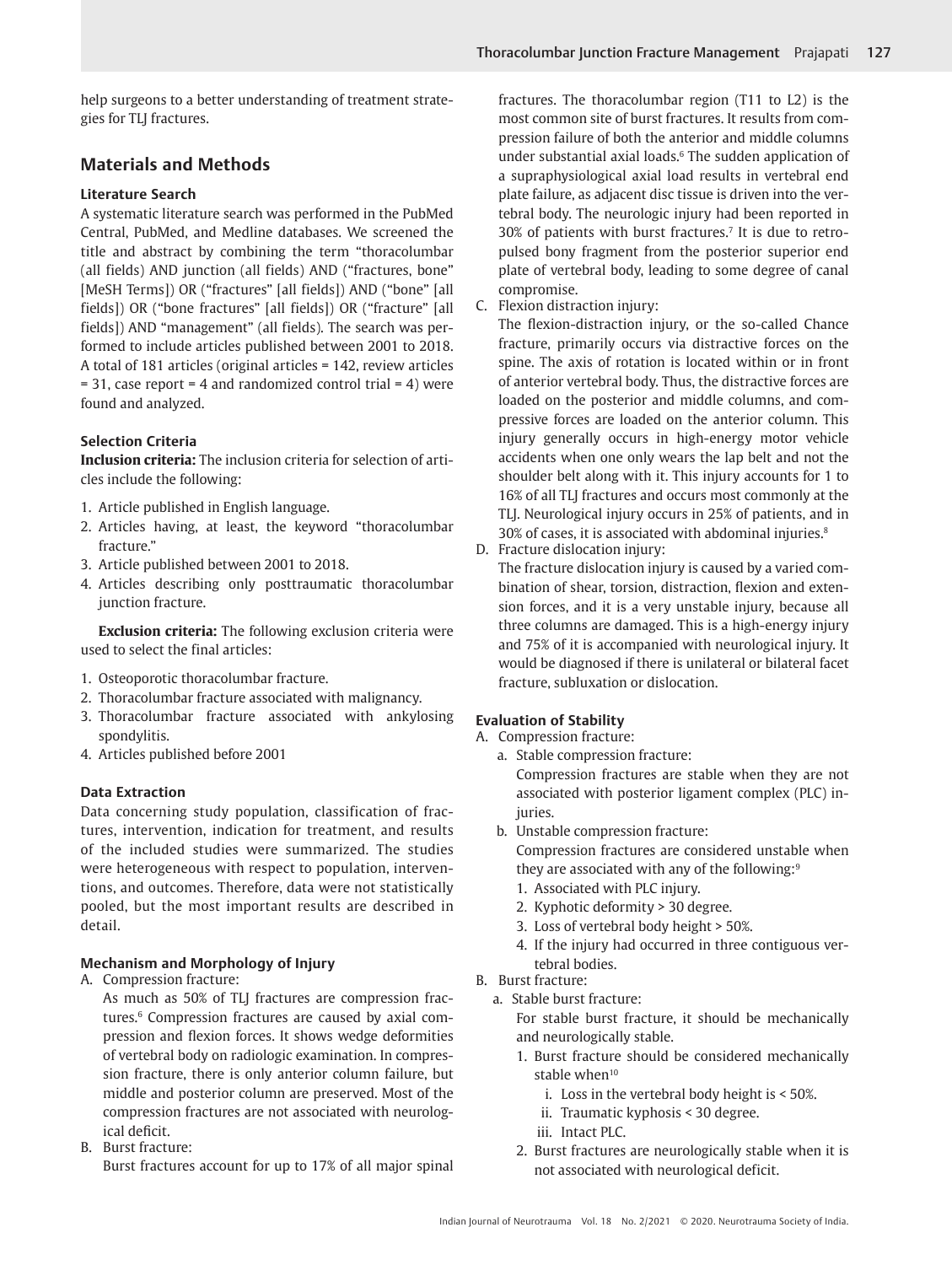- b. Unstable burst fracture:
	- 1. Burst fracture should be considered mechanically unstable when it is associated with any of the following:10
		- i. Decrease in the vertebral body height > 50%.
		- ii. Traumatic kyphosis > 30 degree.
		- iii. Ruptured PLC.
	- 2. Burst fractures are neurologically unstable when it is associated with neurological deficit.
- C. Flexion distraction injury: Flexion distraction injuries are usually unstable, as it is associated with PLC injury.10
- D. Fracture dislocation injury: Fracture dislocation injuries are always unstable, as it is usually associated with PLC injury.10

#### **Discussion**

Despite tremendous improvements in spinal imaging and management techniques, it is sometimes difficult to determine whether a fracture is stable or unstable. However, this distinction is important when making treatment decisions. Denis classified unstable TLJ fractures into three degrees of instability: mechanical instability (first degree), neurological instability (second degree), and mechanical and neurological instability (third degree).<sup>6</sup> Among these, the most severe degrees of instability occur with fracture dislocation injuries, flexion distraction injury and burst fractures with ruptured PLC.

The mechanical stability of TLJ spine is evaluated by whether PLC is damaged.<sup>11</sup> On plain radiograph, 50% decrease in vertebral body height, increase in interspinous distance, and greater than 30 degrees of kyphotic deformity are suggestive of PLC injury.12 CT is the most appropriate examination for assessing diastasis of facet joint related to PLC injury.13 MRI is regarded as a significant examination in determining the treatment plan because it can evaluate PLC injury directly.<sup>14</sup> Many studies reported that MRI has a high-sensitivity and specificity for detecting PLC injury.15

#### **Conservative versus Operative Management**

On reviewing the literature, it is clear that operative intervention is indicated for fracture dislocation, flexion distraction injury, unstable burst and unstable compression fracture. Stable burst and stable compression fractures are managed with conservative treatment. There are different arguments for operative versus conservative treatment with regard to stable burst fracture, but most literature are in favor that conservative treatment is better than operative treatment<sup>10</sup>

The study done by Denis<sup>6</sup> stands out as it is the only study in the literature reporting a neurological deterioration with conservative treatment of burst fractures. He reported neurological deterioration in 6 out of 29 patients with burst fractures. His results were not supported in the subsequent literature. Shen et al<sup>16</sup> in 2001 believed that since surgeons are reluctant to publish iatrogenic injuries, reports of neurological deterioration after surgery are few. However, he speculated that the risk of neurologic injury actually may be

higher with surgical management, based on his experience. Weinstein et al<sup>17</sup> had successfully treated 42 patients conservatively, and no case with early or late neurological deterioration were reported. Chow et al**.** 18 also reported successful conservative management in 26 patients with hyperextension bracing or casting with no neurological deterioration. Wood et al,<sup>19</sup> Celebi et al,<sup>20</sup> and Yi et al<sup>21</sup> had similar findings.

## **Surgeons in Favor of Surgical Management Have Few Arguments**

(a) Immediate stabilization of the spine will decrease the chance of neurological deterioration.

It is established that the neurological injury primarily occurs at the time of injury due to the mechanical damage to the cord. There are studies which proved that the geometry of canal is not an indicator of the extent of neurological dysfunction and that surgical decompression does not alter its outcome. In fact, the neurological status itself is an indicator that the canal is not compromised enough to cause neurological compromise. Therefore, the need for surgical decompression of the canal is not present.<sup>22,23</sup>

(b) Surgery will correct kyphosis, thereby decreasing pain and perhaps future degenerative changes.

The amount of correction obtained after surgical intervention is impressive initially, but studies showed that much of it would lost subsequently.<sup>24</sup> The kyphosis increases even when the hardware remains intact through mechanisms such as motion at screw-plate junction, motion of screw within the bone and fatigue bending. Extension of the fusion segments may preserve the correction but at the cost of loss of motion segments.<sup>25</sup> An increase in kyphosis by up to 12°was reported following posterior surgery.<sup>26</sup> McNamara et al<sup>27</sup> reported a postoperative kyphosis progression of 8.7°with only 69% return to routine activity in his 13 surgical patients. No significant difference in kyphotic progression was noted between conservative and surgical groups in the randomized study by Wood et al <sup>19</sup> In contrast, Siebenga et al<sup>28</sup> in his prospective trial found significantly less kyphotic deformity during follow-up in the surgically managed group.

(c) Surgery allows early mobilization, thereby decreasing the complication and costs related to prolonged bed rest. Bed rest followed by mobilization in a cast or TL orthosis for up to 8 to12 weeks was recommended at one point, but it was demonstrated that bed rest did little to prevent further kyphotic progression of the injury. Hence, such neurologically intact patients should be mobilized as soon as possible.29

(d) Surgical decompression allows the removal of retropulsed fragments from the canal and decreases the chances of neurological deterioration.

Several studies have shown that the retropulsed fragments reabsorb gradually with the remodeling of the canal.30 Shen and Shen noted a reabsorption of approximately half of the retropulsed fragment within a year.<sup>25</sup> Interestingly, Celebi et al<sup>20</sup> found that the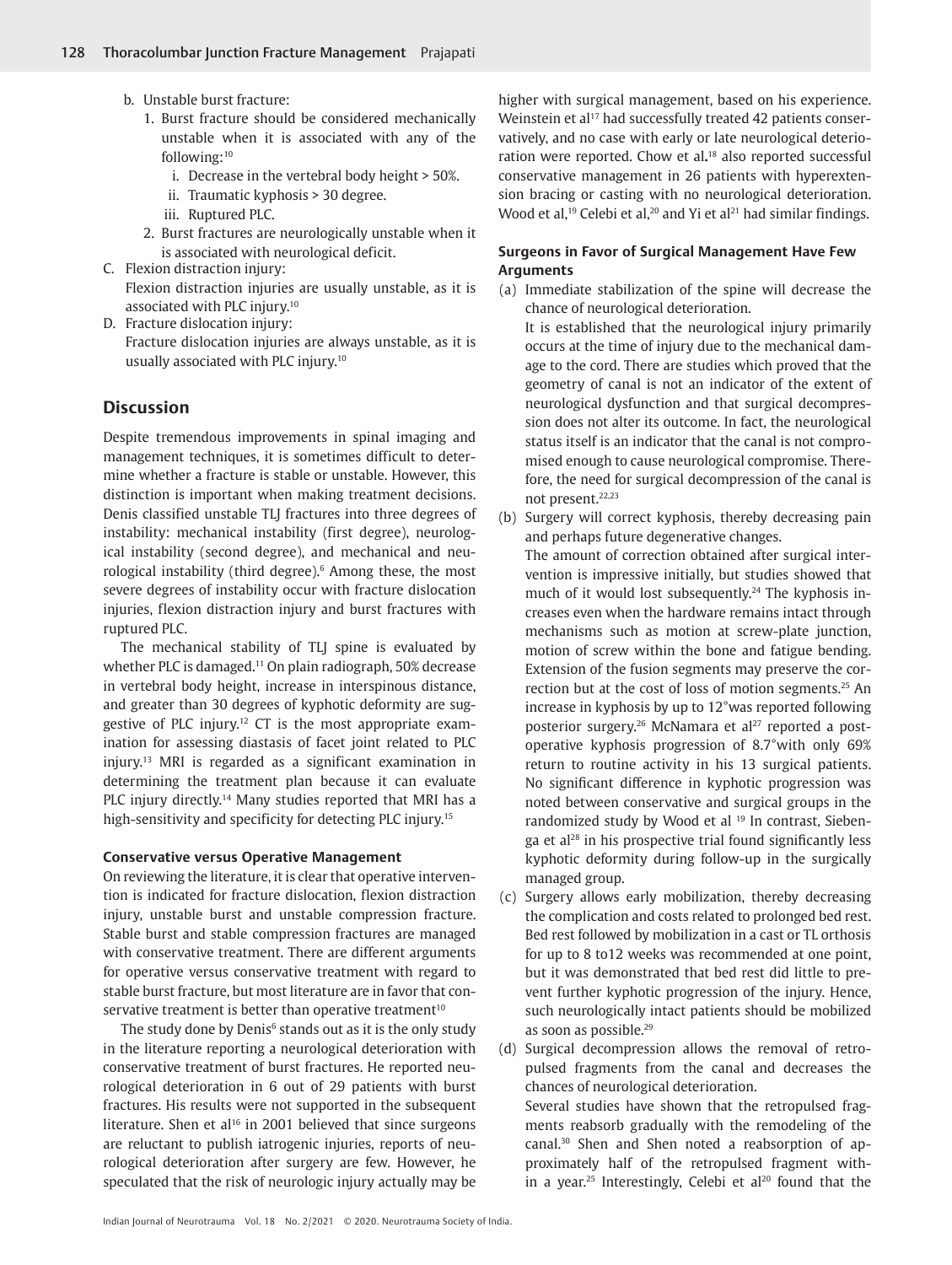remodeling is better with a higher amount of initial canal compromise. Yazici et al<sup>31</sup> and Dai <sup>32</sup> found no significant difference in the amount of canal remodeling between conservatively and surgically managed patients. Mohanty and Venkatram<sup>33</sup> demonstrated that there are no correlation between the initial neurological deficit and subsequent recovery with the degree of canal compromise in their study on TLJ burst fractures treated conservatively.

(e) Bracing versus no bracing:

It has also traditionally been thought that a TL orthosis is necessary to provide some stability to these patients. This concept is also being challenged, and the interim result of a prospective randomized study of bracing versus no bracing for such burst fracture had failed to demonstrate any advantage with bracing. It is important to recognize that fracture of these patients tends to fall into some kyphosis, regardless of whether they are treated with a brace, but this radiographic phenomenon does not appear to influence clinical outcome.<sup>34,35</sup>

(f) Timing of surgical intervention:

With regard to the timing of surgical intervention, the absolute indication for urgent surgery is progressive neurological deterioration in the presence of significant spinal canal compromise. In addition, surgical stabilization is indicated as early as possible for patients with fracture dislocation and incomplete neurological deficit. Although early fixation of unstable spine may reduce mortality and morbidity of patients, immediate surgery is not mandatory. For poorly resuscitated and hemodynamically unstable patients, we recommend delay in surgical stabilization of TLJ fractures rather than adherence to a rigid protocol. The first priority should be given to life-threatening injuries such as unstable pelvic fractures, and brain, thoracic or abdominal injuries.<sup>36</sup>

#### **Surgical Approaches**

Advances in spine instrumentation techniques have greatly promoted the surgical treatment of TLJ fractures. The surgical approach of choice depends largely on the surgeons' familiarity with the surgical technique required.

#### **Posterior Approach**

Posterior pedicle screw fixation has been shown to be simple, familiar, efficient, reliable, and safe for the reduction and stabilization of most of the TLJ fractures and remains the most popular technique. It is the most commonly performed surgery for the vast majority of TLJ fractures.

The decompression can be achieved by indirect reduction using ligamentotaxis or direct decompression. The reduction using ligamentotaxis is successful if it is completed within 3 days after the injury.<sup>37</sup> The increase of vertebral canal after the indirect reduction is less than 20% on average but may sometimes increase up to 50%, depending on situation.<sup>38</sup> However, if the canal encroachment of bone fragments is greater than 67%, it is not effective because annulus is destroyed in many cases.<sup>39</sup> If the surgery is delayed or there is severe canal compromise, the direct reduction<sup>40</sup> with the

transpedicular approach or direct decompression with laminectomy can be performed.41

Despite increasing experience, knowledge and technical advancement, pedicle screw fixation is still associated with a certain degree of complications. The most commonly reported complication is screw malpositioning, with an overall incidence of 0 to  $42\%$ .<sup>42</sup> Most of them are asymptomatic without any major sequelae. Serious screw-related complications such as neurological, visceral, or vascular are very rare. The overall incidence of nerve root or spinal cord injury due to screw malpositioning ranges between 0.6 and 11%.<sup>43</sup> A transient self-limiting neurapraxia in the form of numbness is the usual feature and the incidence of permanent neurological deficit is rare. Vascular injuries related to misplacement of screws are potential life- and limb-threatening complications that require early recognition with prompt repair of vascular lesions and screw repositioning.44 Visceral injuries related to pedicle screw insertion are very rare. Screws can break when there is a deficient anterior column. Depending on the extent of vertebral body comminution, additional anterior reconstruction may be needed to prevent implant failure.

#### **Anterior Approach**

About 80% of the axial load of an intact spine is supported by the anterior column. When the anterior column is substantially injured, the anterior column support is reduced, leaving majority of the stress to be transmitted by the posterior implant and the bony elements. In such situations, restoration of anterior column through a tricortical bone graft or a cage is advised. Spinal canal compromise in patients presenting with neurological deficit, which cannot adequately be resolved by a posterior approach, requires anterior decompression.45

Although it is more invasive and technically demanding, the anterior procedure is more effective because it permits direct exposure and decompression of the neural contents and provides strong load-bearing support to the spine. The degree of neurological recovery, rate of spinal fusion, sagittal spine alignment, and return to preinjury activities after anterior decompression appears more favorable as compared with other techniques that decompress the spinal canal.46 Kaneda et al<sup>47</sup> have reported a study on 150 consecutive patients who had a burst fracture of the TLJ spine with neurological deficits. The patients were managed with a single-stage anterior spinal decompression, strut grafting, and anterior spinal instrumentation. At a mean of 8 years (range: 5–12 years) after the operation, radiographs showed successful fusion of the injured spinal segment in 140 patients (93%). The neurological function improved in 95% of the patients by at least one Frankel grade, while 72% of patients recovered completely.

Anterior decompression is a superior procedure to remove the bone fragments or soft tissues which compress the neural structures. The anterior approach not only decompresses the neural contents more efficiently but also provides the superior mechanical stability. Hitchon et al.<sup>48</sup> reported that the anterior approach was more advantageous in the correction and the maintenance of each deformity than the posterior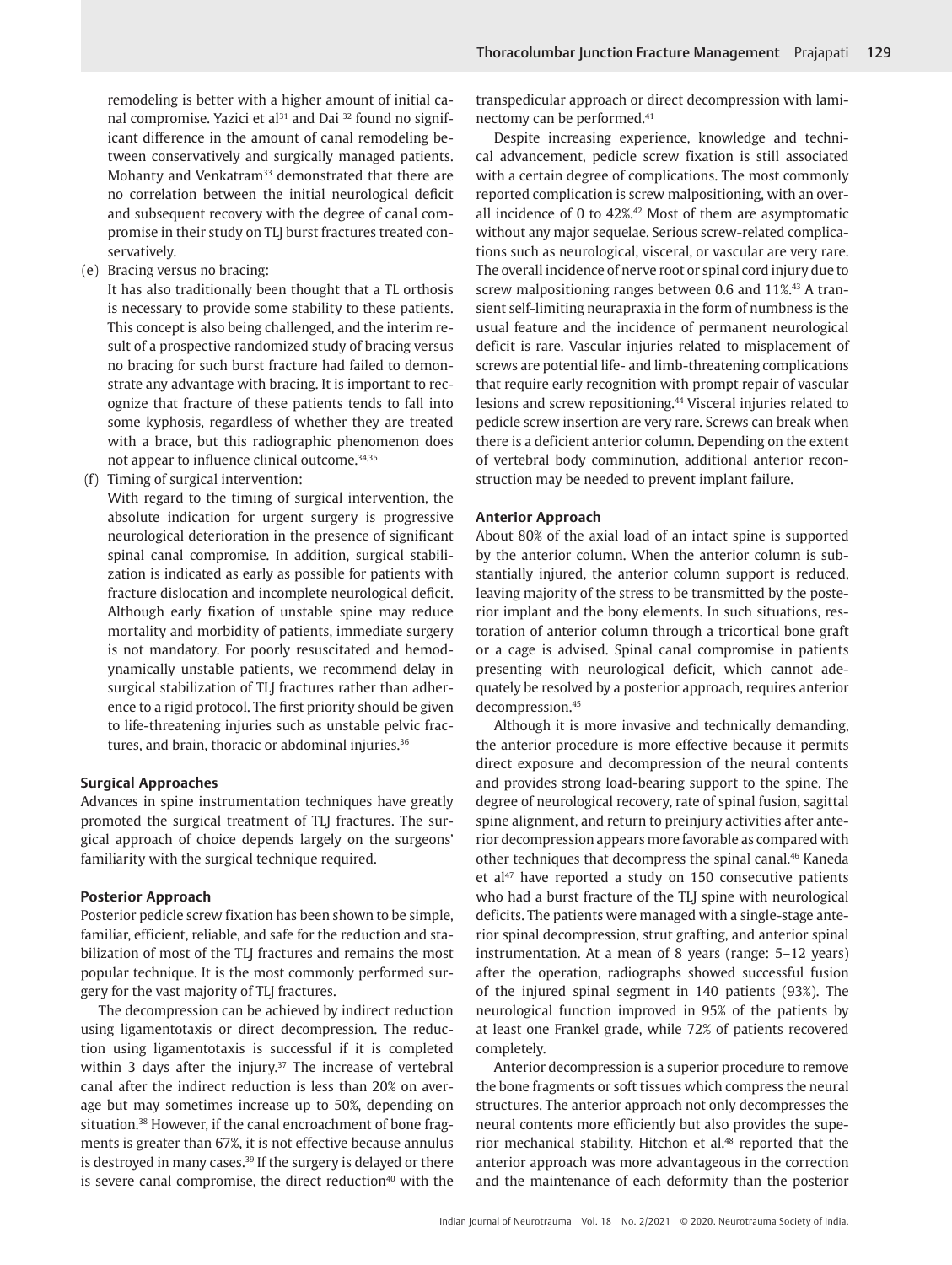approach. Sasso et al<sup>49</sup> also reported that the average of sagittal plane correction was 8.1°with the anterior approach but it was 1.8°with the posterior approach. In some biomechanical studies, anterior approach offered superior mechanical stability than the posterior approach.<sup>50</sup>

To combat the higher morbidity associated with anterior approach than posterior approach, various authors have described other techniques such as transpedicular intracorporeal bone grafting, vertebroplasty and kyphoplasty, and intracorporeal filling with hydroxyapatite or calcium phosphate.51 Other biomechanical measures to improve the strength of the construct include the use of cross-links, supplemental hook fixation at the levels of the screws, and addition of "intermediate" screw into the fractured vertebra.52

#### **Combined Anterior and Posterior Approach**

Selected patients with TLJ burst fracture in whom PLC injury is accompanied with incomplete neurological injury, due to canal encroachment of fracture fragments or neurological symptoms persisting after the surgery using posterior approach or fixed kyphotic deformities occurring more than 2 weeks after the injury, may benefit from combined surgical approaches.53 The fixation with anterior and posterior approach can provide more improved stability for all range of motion in spine compared to the fixation with anterior or posterior approach alone.54

In a series of 20 consecutive patients with a single-level unstable TLJ burst fracture treated by posterior fixation followed by anterior corpectomy and titanium cage implantation, 12 patients with initial neurological deficits recovered an average of 1.5 grades on the American Spinal Injury Association (ASIA) scale.<sup>55</sup> Two years postoperatively, the mean pain score for back pain was 1.6 points and instrumentation failure did not occur. At a mean follow-up of 6 years, a comparative retrospective study of combined versus posterior only fixation reported similar clinical outcome and neurological improvement, fusion rate and angle of kyphotic deformity in both groups. However, loss of reduction > 5°and instrumentation failure were significantly higher in the posterior only fixation.<sup>56</sup>

However, this approach has more bleeding risk and longer operation time, and it has not been yet proven that the clinical and radiological outcomes of this approach is more superior than the fixation with anterior or posterior approach alone.57 Nowadays, the interbody fusion using posterior approach has been developed and used to stabilize the vertebral body, instead of the anterior–posterior approach.<sup>58</sup>

#### **Short-Segment versus Long-Segment Fixation**

There are certain indications, benefits and drawbacks of both short- and long-segment fixation. If anterior surgery is not feasible due to the systemic condition of the patient or inadequate technical facilities, extending posterior instrumentation and fusion may be the alternative option. Based on the 3-point fixation principle, long segment instrumented fusion, which includes two or more levels above and below the injured segment, can preserve and restore coronal and sagittal stability, prevent recurrent kyphosis, promote fusion

and postreduction stability, and decrease the incidence of implant failure. Long-segment fixation and fusion are indicated for fracture dislocations with severe displacement or multiple compression or burst fractures. Long-segment fusion sacrifices motion of the fused spine.<sup>59</sup>

Use of short-segment fixation, which fixes the above and below segment of fracture site, has been increasing. Short-segment fixation allows sufficient stabilization, which results in adjacent levels being less affected. However, there were studies which showed that the failure rate of this short-segment fixation was 20 to 50% and the loss of reduction was 50 to 90%.27,60 To improve the strength of short-segment fixation and avoid the motion restricting complication of long-segment fixation, there are options of intermediate screw fixation with good results. Verlaan et al described that inserting additional pedicle screws at the level of the fracture site could help in providing better kyphosis correction with saving motion segments and offer improved biomechanical stability.<sup>61-63</sup>

# **Conclusion**

Treatment decision of TLJ fracture requires a complete evaluation of the neurological status and identification of the presence of spinal instability. TLJ fractures have been classified into compression fracture, burst fracture, flexion distraction injury and fracture dislocation injury, depending on injury mechanism and fracture morphology. Each injury is also subdivided into stable fracture and unstable fracture, according to the presence of neurological and mechanical stability. The PLC injury is the most important factor deciding mechanical stability. The conservative treatment is recommended for stable fractures, whereas the operative treatment is needed for unstable fractures.

Involvement of all the three columns, progressive neurological deterioration, significant kyphosis > 30°and canal compromise in the presence of neurological deficit are accepted indications for surgical intervention. Posterior approach has been shown to be simple, familiar, efficient, reliable, and safe for the reduction and stabilization of most TLJ fractures and remains the most popular technique. It is the most commonly performed surgery for the vast majority of TLJ fractures. Although anterior approach is more invasive and technically demanding, it is more effective because it permits direct exposure and decompression of the neural contents and provides strong load-bearing support to the spine. Long-segment instrumented fusion can preserve and restore coronal and sagittal stability, prevent recurrent kyphosis, and decrease the incidence of implant failure. Long-segment fusion sacrifices the motion of the fused spine. Short-segment fixation allows sufficient stabilization and the adjacent level being less affected.

**Funding** None.

**Conflict of Interest** None declared.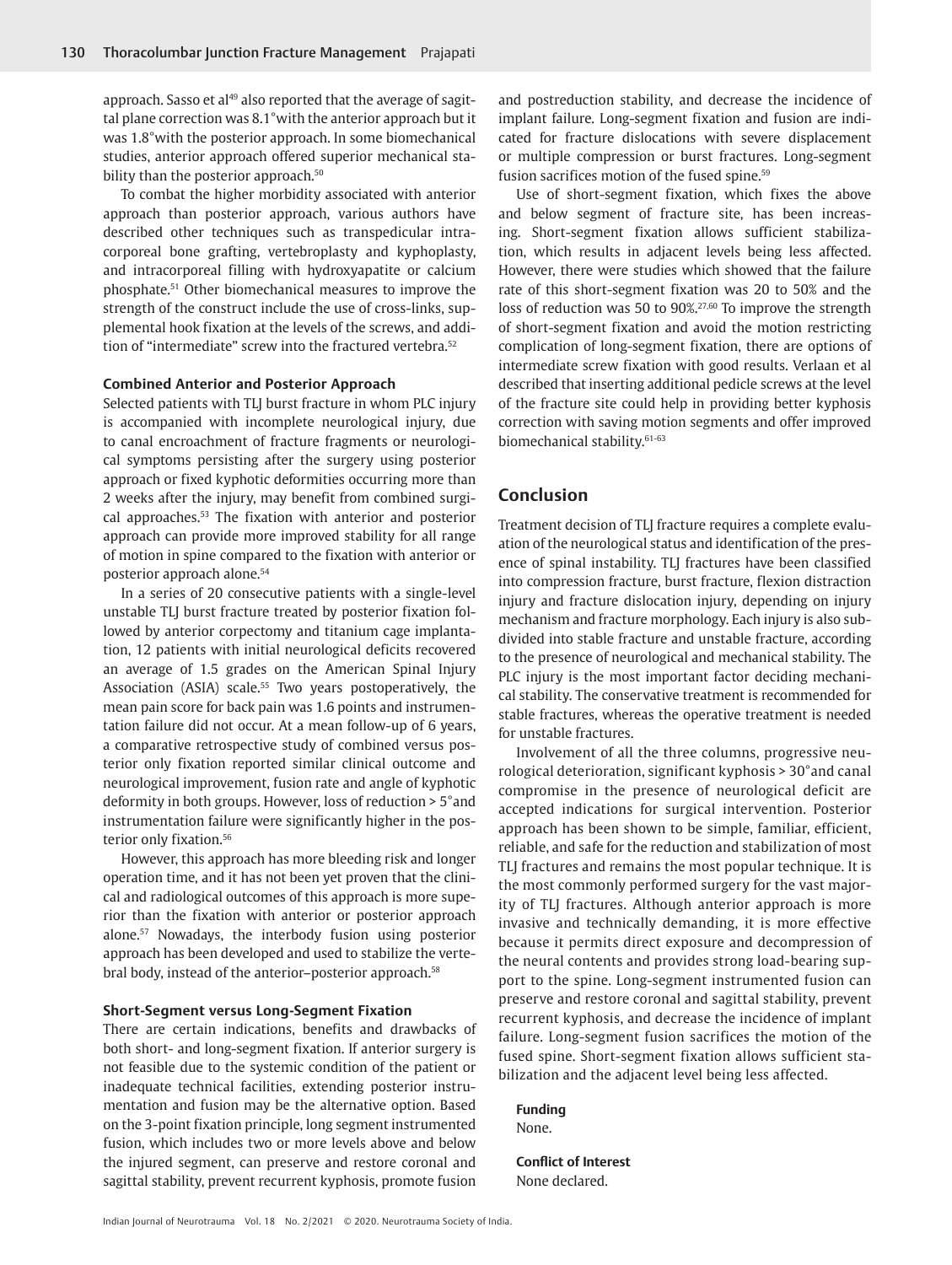#### **References**

- 1 Wood KB, Li W, Lebl DR, Ploumis A; KB. Management of thoracolumbar spine fractures. Spine J 2014;14(1):145–164
- 2 Dai LY. Principles of management of thoracolumbar fractures. Orthop Surg 2012;4(2):67–70
- 3 Rajasekaran S. Thoracolumbar burst fractures without neurological deficit: the role for conservative treatment. Eur Spine J 2010;19(Suppl 1) :S40–S47
- 4 Audigé L, Bhandari M, Hanson B, Kellam J. A concept for the validation of fracture classifications. J Orthop Trauma 2005;19(6):401–406
- 5 Reinhold M, Knop C, Beisse R, et al. Operative treatment of 733 patients with acute thoracolumbar spinal injuries: comprehensive results from the second, prospective, Internet-based multicenter study of the Spine Study Group of the German Association of Trauma Surgery. Eur Spine J 2010;19(10):1657–1676
- 6 Denis F. The three column spine and its significance in the classification of acute thoracolumbar spinal injuries. Spine 1983;8(8):817–831
- 7 Tator CH, Koyanagi I. Vascular mechanisms in the pathophysiology of human spinal cord injury. J Neurosurg 1997; 86(3):483–492
- 8 Chapman JR, Agel J, Jurkovich GJ, Bellabarba C. Thoracolumbar flexion-distraction injuries: associated morbidity and neurological outcomes. Spine 2008;33(6):648–657
- 9 Rea GL, Zerick WR. The treatment of thoracolumbar fractures: one point of view. J Spinal Disord 1995;8(5):368–382
- 10 Cantor JB, Lebwohl NH, Garvey T, Eismont FJ. Nonoperative management of stable thoracolumbar burst fractures with early ambulation and bracing. Spine 1993;18(8):971–976
- 11 Vaccaro AR, Zeiller SC, Hulbert RJ, et al. The thoracolumbar injury severity score: a proposed treatment algorithm. J Spinal Disord Tech 2005;18(3):209–215
- 12 Reid DC, Hu R, Davis LA, Saboe LA. The nonoperative treatment of burst fractures of the thoracolumbar junction. J Trauma 1988;28(8):1188–1194
- 13 Lee JY, Vaccaro AR, Schweitzer KM Jr, et al. Assessment of injury to the thoracolumbar posterior ligamentous complex in the setting of normal-appearing plain radiography. Spine J 2007;7(4):422–427
- 14 Petersilge CA, Pathria MN, Emery SE, Masaryk TJ. Thoracolumbar burst fractures: evaluation with MR imaging. Radiology 1995;194(1):49–54
- 15 Haba H, Taneichi H, Kotani Y, et al. Diagnostic accuracy of magnetic resonance imaging for detecting posterior ligamentous complex injury associated with thoracic and lumbar fractures. J Neurosurg 2003;99(1(Suppl):20–26
- 16 Shen WJ, Liu TJ, Shen YS. Nonoperative treatment versus posterior fixation for thoracolumbar junction burst fractures without neurologic deficit. Spine 2001;26(9):1038–1045
- 17 Weinstein JN, Collalto P, Lehmann TR. Thoracolumbar "burst" fractures treated conservatively: a long-term follow-up. Spine 1988;13(1):33–38
- 18 Chow GH, Nelson BJ, Gebhard JS, Brugman JL, Brown CW, Donaldson DH. Functional outcome of thoracolumbar burst fractures managed with hyperextension casting or bracing and early mobilization. Spine 1996;21(18):2170–2175
- 19 Wood KB, Buttermann GR, Phukan R, et al. Operative compared with nonoperative treatment of a thoracolumbar burst fracture without neurological deficit: a prospective randomized study with follow-up at sixteen to twenty-two years. J Bone Joint Surg Am 2015;97(1):3–9
- 20 Celebi L, Muratli HH, Doğan O, Yağmurlu MF, Aktekin CN, Biçimoğlu A. [The efficacy of non-operative treatment of burst fractures of the thoracolumbar vertebrae]. Acta Orthop Traumatol Turc 2004;38(1):16–22
- 21 Yi L, Jingping B, Gele J, Baoleri X, Taixiang W. Operative versus non-operative treatment for thoracolumbar burst fractures without neurological deficit. Cochrane Database Syst Rev 2006;(4):CD005079
- 22 Oskouian RJ Jr, Shaffrey CI, Whitehill R, et al. Anterior stabilization of three-column thoracolumbar spinal trauma. J Neurosurg Spine 2006;5(1):18–25
- 23 Delgado-Fernández J, Gil Simoes R, García Pallero MA, et al. Morphometrical evaluation of decompression obtained through corpectomy. Heading towards to posterior approaches. Neurocirugia (Astur) 2019;30(2):60–68
- 24 Benson DR, Burkus JK, Montesano PX, Sutherland TB, McLain RF. Unstable thoracolumbar and lumbar burst fractures treated with the AO fixateur interne. J Spinal Disord 1992;5(3):335–343
- 25 Shen WJ, Shen YS. Nonsurgical treatment of three-column thoracolumbar junction burst fractures without neurologic deficit. Spine 1999;24(4):412–415
- 26 Kramer DL, Rodgers WB, Mansfield FL. Transpedicular instrumentation and short-segment fusion of thoracolumbar fractures: a prospective study using a single instrumentation system. J Orthop Trauma 1995;9(6):499–506
- 27 McNamara MJ, Stephens GC, Spengler DM. Transpedicular short-segment fusions for treatment of lumbar burst fractures. J Spinal Disord 1992;5(2):183–187
- 28 Siebenga J, Leferink VJ, Segers MJ, et al. Treatment of traumatic thoracolumbar spine fractures: a multicenter prospective randomized study of operative versus nonsurgical treatment. Spine 2006;31(25):2881–2890
- 29 Hides JA, Lambrecht G, Richardson CA, et al. The effects of rehabilitation on the muscles of the trunk following prolonged bed rest. Eur Spine J 2011;20(5):808–818
- 30 de Klerk LW, Fontijne WP, Stijnen T, Braakman R, Tanghe HL, van Linge B. Spontaneous remodeling of the spinal canal after conservative management of thoracolumbar burst fractures. Spine 1998;23(9):1057–1060
- 31 Yazici M, Atilla B, Tepe S, Calisir A. Spinal canal remodeling in burst fractures of the thoracolumbar spine: a computerized tomographic comparison between operative and nonoperative treatment. J Spinal Disord 1996;9(5):409–413
- 32 Dai LY. Remodeling of the spinal canal after thoracolumbar burst fractures. Clin Orthop Relat Res 2001;(382):119–123
- 33 Mohanty SP, Venkatram N. Does neurological recovery in thoracolumbar and lumbar burst fractures depend on the extent of canal compromise? Spinal Cord 2002;40(6):295–299
- 34 Bailey CS, Urquhart JC, Dvorak MF, et al. Orthosis versus no orthosis for the treatment of thoracolumbar burst fractures without neurologic injury: a multicenter prospective randomized equivalence trial. Spine J 2014;14(11):2557–2564
- 35 Shamji MF, Roffey DM, Young DK, Reindl R, Wai EK. A pilot evaluation of the role of bracing in stable thoracolumbar burst fractures without neurological deficit. J Spinal Disord Tech 2014;27(7):370–375
- 36 La Rosa G, Conti A, Cardali S, Cacciola F, Tomasello F. Does early decompression improve neurological outcome of spinal cord injured patients? Appraisal of the literature using a meta-analytical approach. Spinal Cord 2004;42(9):503–512
- 37 Vaccaro AR, Kim DH, Brodke DS, et al. Diagnosis and management of thoracolumbar spine fractures. J Bone Joint Surg Am 2003;85:2456–2470
- 38 Wood K, Buttermann G, Mehbod A, Garvey T, Jhanjee R, Sechriest V. Operative compared with nonoperative treatment of a thoracolumbar burst fracture without neurological deficit. A prospective, randomized study. J Bone Joint Surg Am 2003;85(5):773–781
- 39 Gertzbein SD, Crowe PJ, Fazl M, Schwartz M, Rowed D. Canal clearance in burst fractures using the AO internal fixator. Spine 1992;17(5):558–560